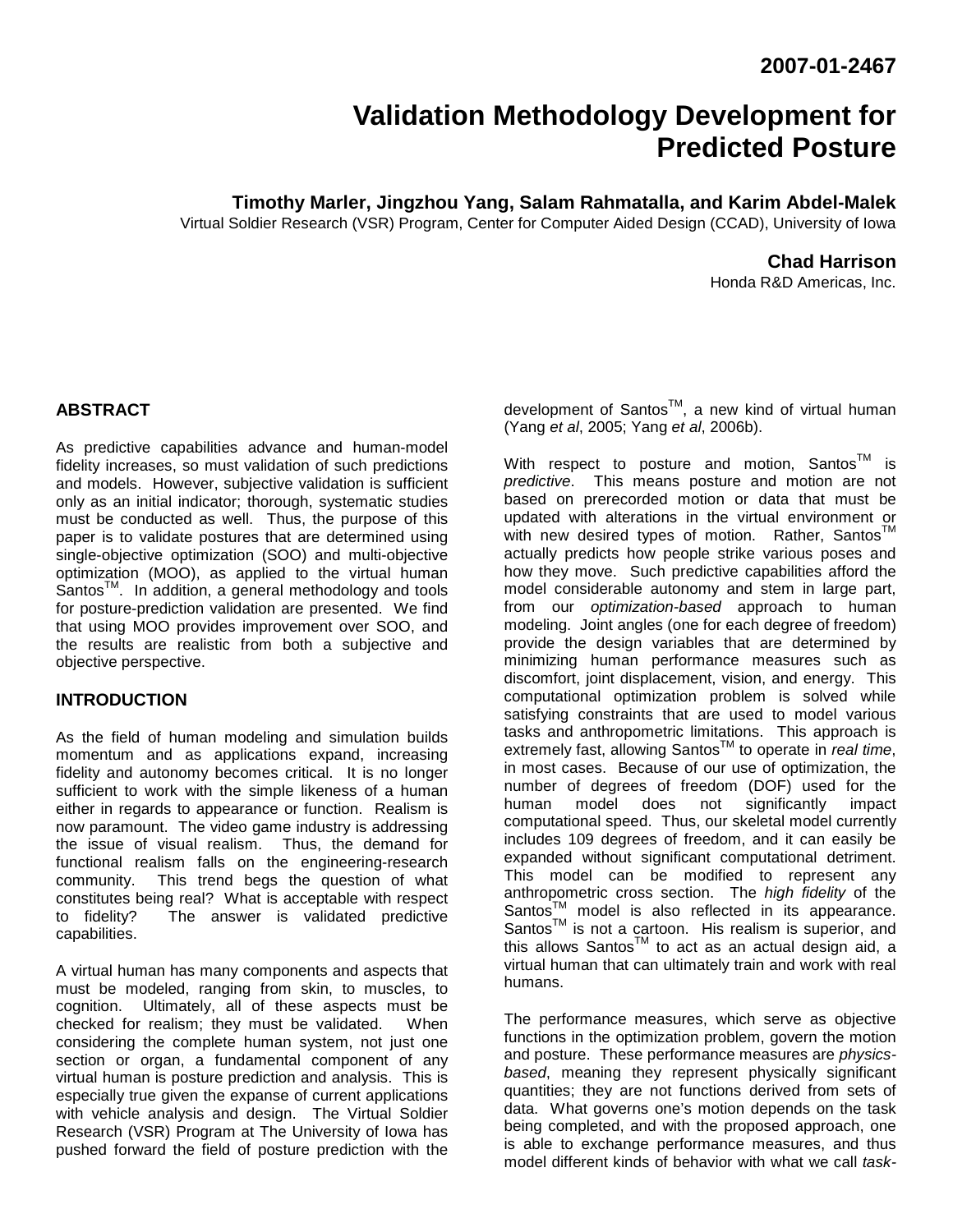based prediction. A single performance measure can be used in a single-objective optimization (SOO) problem, or multiple performance measures can be combined using multi-objective optimization (MOO). When modeling a task or class of tasks, we formulate a hypothesis as to which performance measure or combination there of governs that particular type of motion. Then, the simulation is run and validated (the hypothesis is tested), and if necessary, the performance measure is modified (the hypothesis is refined). The outcome is a general model that is not only complete enough to explain what drives a particular type of motion and how the human body works, but is also robust enough to accommodate modifications in the task scenario.

The purpose of this paper is first to validate in-cab predicted upper-body postures that are obtained using  $Santos<sup>TM</sup>$ . In general, there are essentially three stages to validation. Stage 1 involves subjective visual analysis of simulated results. Stage 2 involves basic motioncapture studies with a limited number of human subjects. Stage 3 involves extensive experimental studies and statistical analysis. This work involves Stages 1 and 2. Unless the initial hypothesis and consequent simulation are perfect, which rarely occurs in any scientific process, modifications must be made based on initial tests. Thus, a second goal for this paper is to walk through the process of modifying performance measures, of using MOO, and of comparing SOO and MOO results. Finally, this paper provides initial steps towards developing a systematic protocol for validating posture-prediction with a high-fidelity human model. In this context, protocol does not just include experimental procedures; it involves methods for aggregating data and metrics for indicating successful simulations.

Throughout this study, there are two primary assumptions. First, we work only with an upper-body model that does not include hip motion. Secondly, there is no cognitive model that might incorporate why one completes a task and might consequently refine how one completes a task.

# LITERATURE REVIEW

Marler (2005), Marler et al (2005a), and Marler et al (in press) provide detailed reviews of optimization-based methods for posture prediction. To date, there is no work that rigorously compares SOO results and MOO results. With regard to predictive capabilities in general, much research has been conducted concerning applications to human modeling, and most predictions are, as a matter of the scientific method, validated or tested. However, especially with regards to real-time high-fidelity models that use a large number of degrees of freedom, few thorough systematic validation studies have been conducted with posture prediction. In addition, there has been little effort to devise a systematic methodology (sets of procedures and tools) for aggregating experimental and simulation data. Here, we review some of the work that has been completed

with validating 3-dimensional posture-prediction methods.

A common approach to reaching-motion prediction involves using prerecorded motion, anthropometric data, and functional regression models in terms of joint angles (Farraway, 1997; Zhang and Chaffin, 1997; Chaffin et al, 2000; Chaffin, 2002). This provides analytical expressions for joint-angles as a function of time, from which individual postures can be extracted. Conceptually, because the output motion with these approaches is based on prerecorded motion, validation is not critical and is not discussed extensively. Technically, however, this approach is not always accurate with respect to constraints in Cartesian space and thus may not satisfy subjective validation reviews (Chaffin, 2002). Consequently, Faraway et al (1999) provide a modification to this general approach that applies to posture prediction. A posture is selected that is as close as possible to the initial data-based prediction, while satisfying restrictions in Cartesian space modeled with traditional inverse kinematics. The translation between joint space and Cartesian space is completed using traditional inverse kinematics (using a pseudoinverse of the Jacobian). The approach is validated using one human subject and a seven-DOF model for upper-body reach. Visual validation is conducted using a stick-figure diagram, and objective validation is conducted by comparing joint-center locations.

The first efforts with predicting posture without observed data involved the pseudo-inverse method of inverse kinematics. Liegeois (1977), and Klein and Huang (1983) apply this approach to simple robots and thus need no validation. Jung et al (1995) apply this approach to human reach-posture prediction with an eight-DOF model. It is validated using five human subjects. Stick figures representing some of the subjects and corresponding predictions are compared subjectively. Mean values for the elbow and shoulder joint angles, and for the location of the joint centers are validated objectively. Zhang et al (1998) incorporate optimization in a weighted pseudo-inverse approach with a seven-DOF human model, whereby the weights are determined such that the predicted motion approximates empirical data (prerecorded motion). This approach depends on a specified hand motion trajectory. Different schemes for setting the weights are evaluated, and the results seem to be validated using the same empirical data that are used for developing the model. Predicted and experimental joint-angle profiles (motion) are compared subjectively. Zhang and Chaffin (2000) use this same approach and model, with a more extensive validation effort. The authors use ensemble errors averaged over time (over the complete motion) and over multiple joint angles. These errors represent angle, velocity, and displacement, and they provide a method for aggregating motion-prediction data for the complete human model. In addition, joint-angle profiles are compared subjectively. Reed et al (2000) also combine the use of optimization and experimental data by using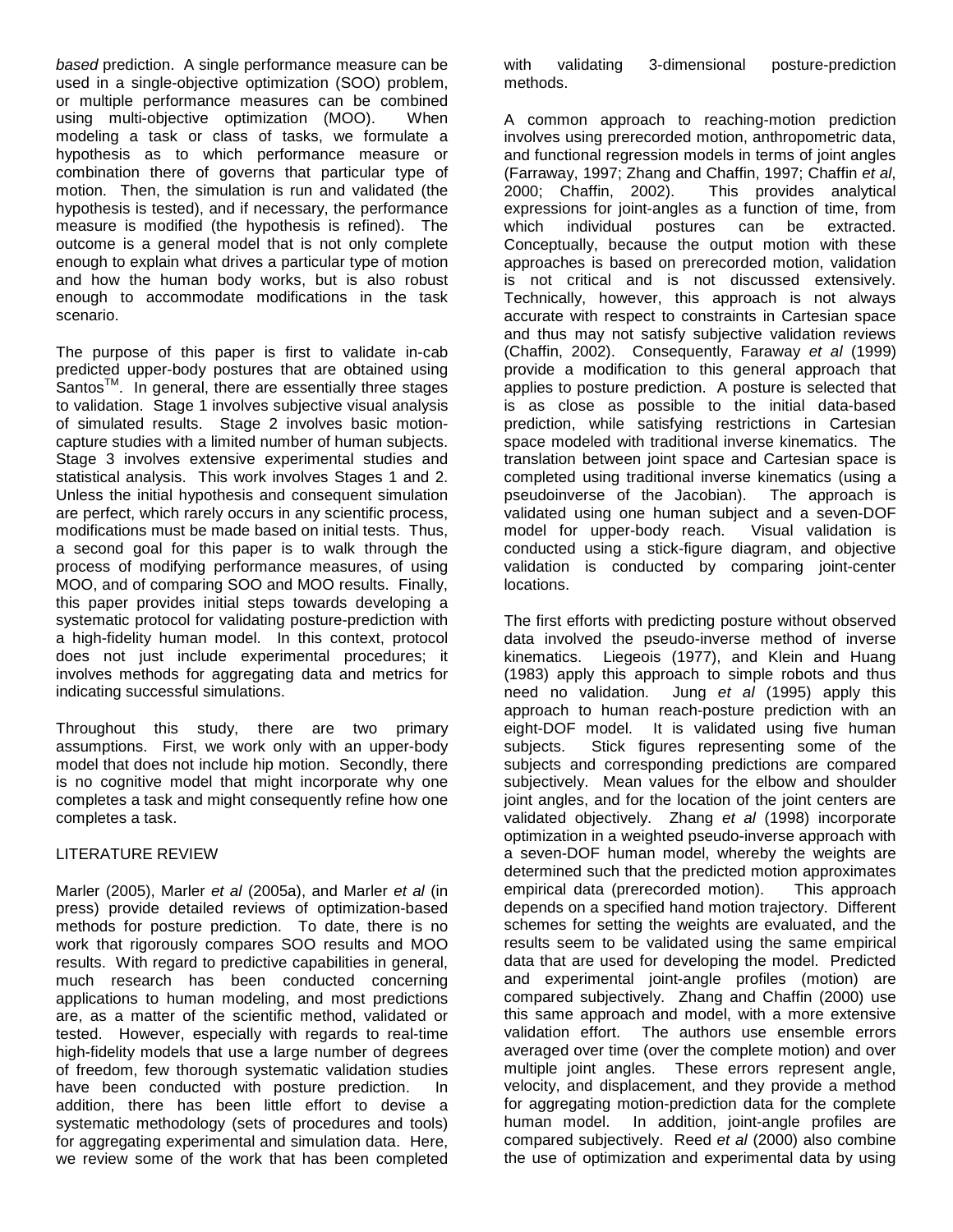an optimization prediction model with three DOFs to find a posture that approximates the data most accurately. The proposed method is validated subjectively against the Cascade prediction model (CPM), using stick figures. Predicted eye locations are validated objectively with experimental data.

Wang and Verriest (1998), and Wang (1999) propose a geometric algorithm for arm posture prediction and apply it to a 4-DOF and 7-DOF model respectively. The models are validated by comparing the distance between the predicted position of the elbow and the actual/experimental position.

Zhao and Badler (1994) provide one of the earliest works with the direct independent use of optimization for posture prediction, with a 22-DOF full-body virtual human. Riffard and Chedmail (1996) use a similar approach with a seven-DOF arm. However, these works do not involve any formal validation, just subjective visual evaluation. Mi et al (2002) use direct optimization as well with a 15-DOF upper-body model. Subjective validation is conducted by comparing simulation results with photographs of a single human subject. To date, the proposed optimization-based method used with Santos<sup>TM</sup> has been validated by subjectively comparing simulated results with single-subject motion-capture data (Farrell et al, 2005; Marler et al, 2005a; Marler et al, 2006).

Much of the current literature involves models with relatively small numbers of DOFs. There are few consistent systematic methodologies for aggregating visual postures as well as objective simulation data. Although most predictive studies involve validation of some sort, there are few extensive validation efforts and little consensus regarding tenants for evaluating predictive results. Finally, there is little discussion of the anthropometric cross sections considered in the experimentation.

With respect to optimization-based posture prediction, to date, validation for the proposed approach has been limited to visual inspection and motion-capture experiments with a small number of subjects. In addition, although MOO has been used, the details of how various performance measures should be combined, has not been investigated. Although Marler et al (in press) compare various MOO results with SOO results using subjective visual comparison of predicted postures, a more extensive validation effort is needed.

### OVERVIEW OF THE PAPER

In this paper, we first summarize the human model, initial baseline simulations, and the motion-capture experimental protocol. Then, simulation results using SOO are compared to experimental results, and the motivation for using MOO is highlighted. The process used to determine which performance measures should be combined is outlined, and the consequent simulation results using MOO are studied and compared to those

from SOO. Although only examples of results are shown, all results are discussed. More extensive discussions of statistical analysis are provided in a companion paper (Yang et al, 2007). In conclusion, we present the significant findings with respect to validating predicted posture, and we itemize data-analysis tools and metrics. Finally, we summarize potential areas for future work.

# **HUMAN MODEL**

This section summarizes our human model (Figure 1) and our approach to posture prediction, both of which are discussed by Yang et al (2006a) and Abdel-Malek et al (2006).



Figure 1: The Virtual Human Santos™

### SKELETAL MODEL

Simulating human posture depends largely on how the human skeleton is modeled. We view a skeleton as a series of links with each pair of links connected by one or more revolute joints. Therefore, a complete human body can be modeled as several kinematic chains, as shown in Figure 2.

 $q_i$  is a *joint angle* and represents the rotation of a single revolute joint with respect to a local coordinate system. There is one joint angle for each DOF.  $\mathbf{q} = \left[ q_1, \ldots, q_n \right]^T \in R^n$  is the vector of joint angles in an n-DOF model and represents a specific posture. Each skeletal joint is modeled using one, two, or three kinematic revolute joints.  $\mathbf{x}(\mathbf{q}) \in R^3$  is the position vector in Cartesian space that describes the location of the end-effector as a function of the joint angles, with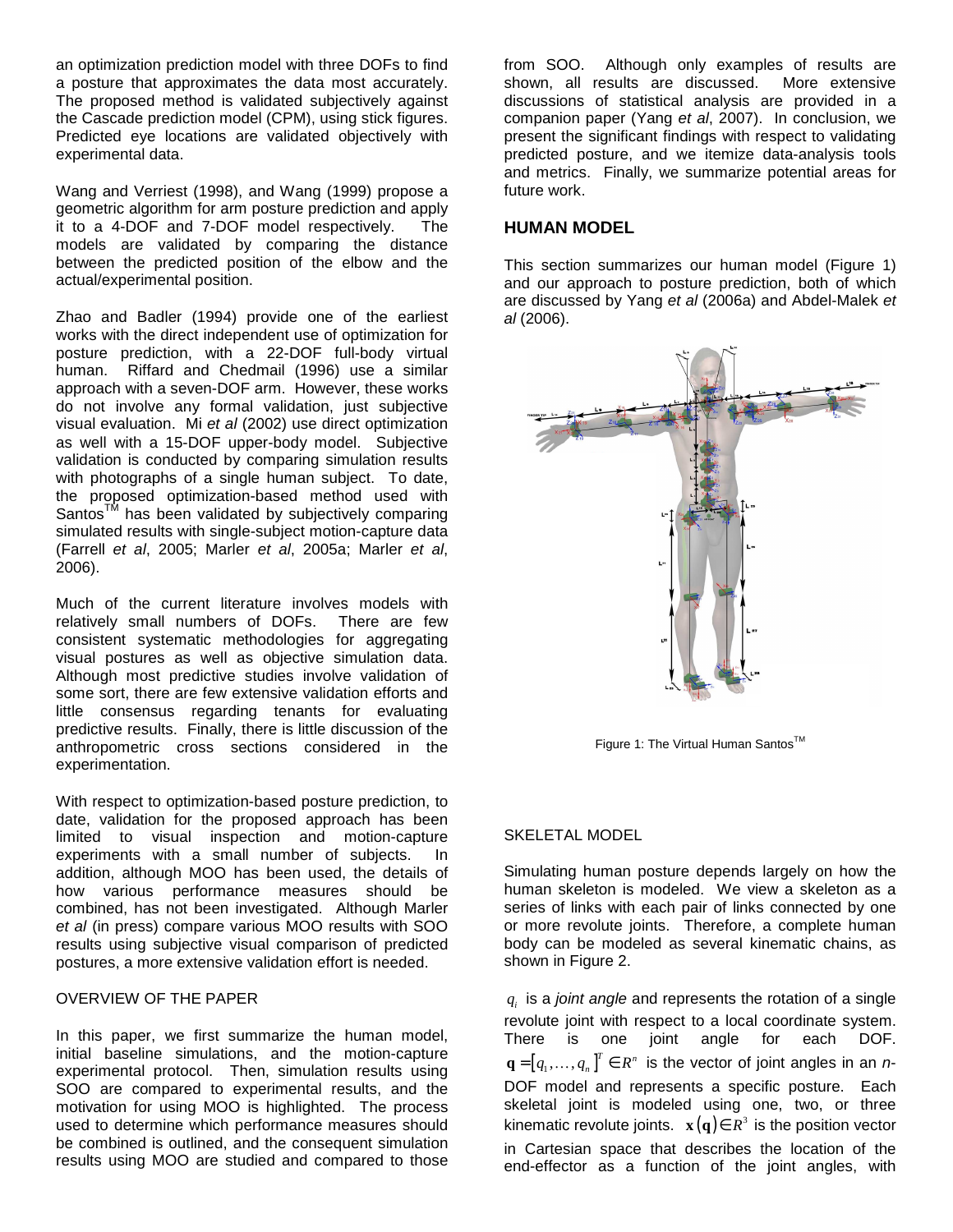respect to the global coordinate system. For a given set of joint angles  $q$ ,  $x(q)$  is determined using the Denavit-Hartenberg (DH)-method (Denavit and Hartenberg, 1955). The DH-method essentially allows one to work with either joint space or Cartesian space.

With this study, a 35-DOF model for the human torso, right arm, left arm, and neck is used as shown in Figure 1, where each cylinder represents a rotational DOF.



Figure 2: A Kinematic Chain of Joints

#### POSTURE-PREDICTION APPROACH

The posture of the above-described model is determined by solving the optimization problem developed at VSR and formulated in this section. The design variables for the problem are  $q_i$ , measured in units of radians.

The first constraint, called the distance constraint, requires the end-effector to contact a target point. In addition, each joint angle is constrained to lie within predetermined limits.  $q_i^U$  represents the upper limit for  $q_i$ , and  $q_i^L$  represents the lower limit. These limits are derived from anthropometric data. Given the nature of the DH-method and transformation matrices used therein, it s also possible to constrain the orientation of various local coordinates systems.

The basic benchmark performance measure represents joint displacement (Jung et al, 1994; Mi et al, 2002). This performance measure is proportional to the deviation from the neutral position, which is selected as a relatively comfortable posture, typically a standing position with arms at one's sides.  $q_i^N$  is the neutral position of a joint. Because some joints articulate more readily than others, a weight *w<sup>i</sup>* is introduced to stress the relative stiffness of a joint. The final joint displacement is given as follows:

$$
f_{JoinDisplacement}(\mathbf{q}) = \sum_{i=1}^{n} w_i (q_i - q_i^N)^2
$$
 (1)

Additional performance measures are also used. In fact, the primary performance measure for this study is discomfort (Marler et al, 2005a), which is loosely based on joint displacement. It models musculoskeletal discomfort and involves three factors: the tendency to gravitate to a reasonably comfortable position, the tendency to move body segments in sequence (i.e. move the arm, then the torso if necessary, and then the clavicle), and the tendency to avoid postures where ligaments and/or tendons are stretched. We also use visual displacement, which essentially models the tendency to align one's line of site with the object being touched or used (Marler et al, 2006). Finally, we consider potential energy, with the datum for each body segment defined separately as the height of that segment when the body is in the neutral position (Marler (2005).

The optimum posture for the system shown in Figure 2 is then determined by solving the following problem:

Find: 
$$
\mathbf{q} \in R^{DOF} \tag{2}
$$

to minimize: Performance Measure(**q**)

subject to: 
$$
distance = \|\mathbf{x}(\mathbf{q})^{end\text{-effector}} - \mathbf{x}^{target point}\| \leq \varepsilon
$$

$$
q_i^L \le q_i \le q_i^U; \ i = 1, 2, \dots, DOF
$$

where  $\varepsilon$  is a small positive number that approximates zero. (2) is solved using the software SNOPT (Gill et al, 2002), which uses a sequential quadratic programming algorithm. Analytical gradients are determined for all objective functions and for all constraints.

### **BASELINE SIMULATION STUDY**

The first part of the overall validation effort is a baseline study to verify that predictive results are visually reasonable and to provide a baseline of SOO-based predicted postures to which additional results are compared. Reach targets that represent common scenarios in an automotive cab are used for posture prediction and are shown in Figure 3.

Target 1 represents the A-pillar. Target 2 represents the radio. Target 3 represents the glove box. Target 4 represents the B-pillar, where a seat belt is typically found. Discomfort is used as the performance measure in equation (2). Data are recorded in terms of joint angles, visual postures, and location of markers on Santos's<sup>TM</sup> skin. With regards to the markers, the intent is to experiment with leveraging Santos's<sup>TM</sup> highly realistic skin model. Only the right arm is considered. Anthropometry (in the form of skeletal dimensions) is used that represents approximately a 50<sup>th</sup> percentile male. Selected views of visual results with all of the targets are shown in Figure 4. The small dots indicate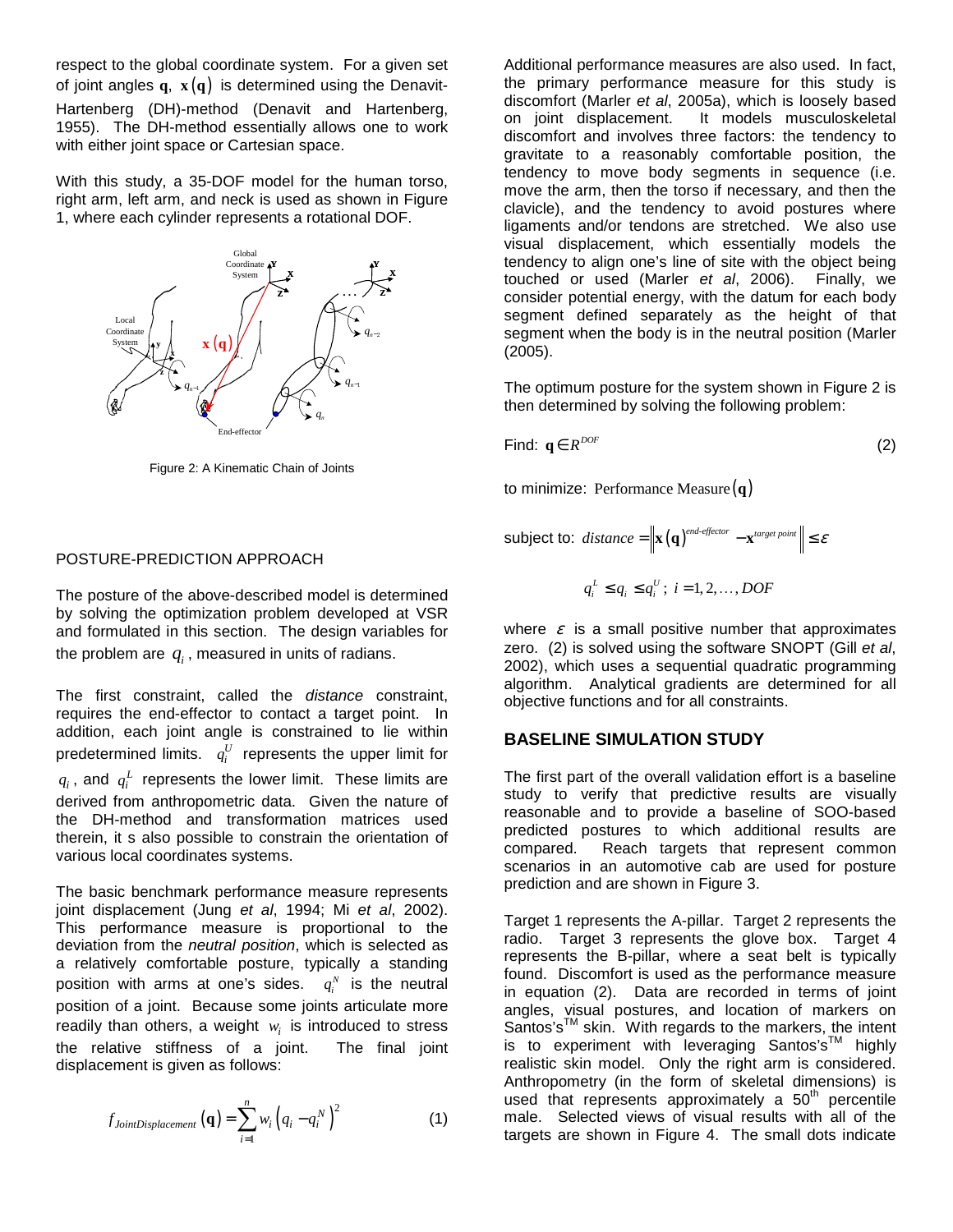points on the avatar's skin where position is recorded. The larger dot represents the target.



Figure 3: Target Points in an Automotive Cab

motivation for investigating further use of MOO with this study.



Figure 5: Using MOO to Combine Discomfort and Vision





Figure 4: Visual Results for Baseline Study, using Discomfort

In general, the visual results suggest that the postures  $predicted$  using Santos<sup>TM</sup> are realistic, and using discomfort for the given targets is appropriate. Although results with target 4 are different from what one might expect, they are reasonable given the nature of the discomfort model. That is, the predicted postures yield a relatively comfortable position, but they do not incorporate one's tendency to see what one is working with. Initial use of MOO to combine vision with discomfort improves the results (Figure 5) and provides

We find that tracking markers on the avatar's skin is problematic. Transferring marker location between different avatars or between avatars and experimental subjects is impractical. Initial results suggest it is easier to track the locations of joint centers.

This baseline study sheds light on the following components that are not factored in the simulation model and thus require either a more extensive model or additional boundary conditions applied to the model: 1) the tendency to strive to see what one is working with, 2) the tendency to move one's hip, and 3) the cognitive awareness of why one reaches for a particular target.

# **MOTION-CAPTURE EXPERIMENTS**

Given the successful results with Stage 1 validation, we proceed with Stage 2 validation, which involves experimental motion-capture studies. These experimental results provide the gold standard for this study, to which subsequent simulations are compared. The fundamentals of the experimental protocol are outlined as follows.

Thirteen subjects are used in a modified cab. Their postures are recorded using motion-capture as they reach for the four targets. Neck and head motion is not recorded, although it is shown in photographs. The subjects represent the following anthropometric cross sections: fifth percentile females, fiftieth percentile males, fiftieth percentile females, and ninety-fifth percentile males. At the beginning of each test, the subject is instructed to sit in the seat, buckle a two-point belt, adjust the seat in a comfortable location, and put his/her feet on the brake and gas pedals. The subjects first place their hands on the "ten and two" positions of the steering wheel. This also provides the final position for the arms (after a specified target has been touched).

Each test condition (a specific subject reaching for a specific target) is repeated for five trials. Thus, a total of 20 trials are run (five trials for each of four targets). The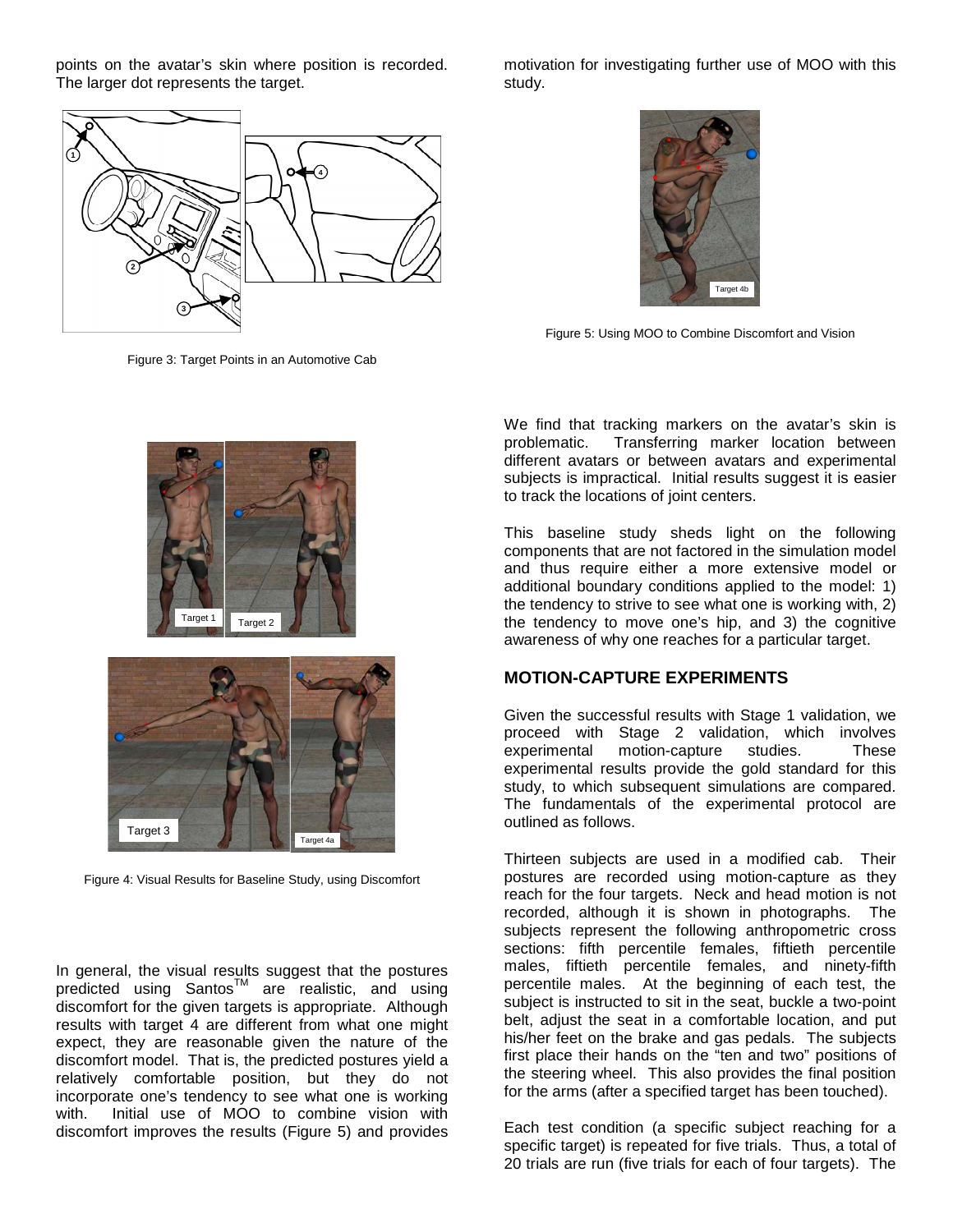subjects are provided 1 minute breaks between repeated test conditions in an attempt to minimize fatigue and changes in awareness between conditions. For each subject, the average (over all trials) position (x-, y-, and z-components) of the joint centers, and the average elbow angle are determined. It was found that the five tests for each subject produced similar results, suggesting that with studies such as this, extensive repetitions are not necessary. For data analysis, one of the five cases was selected randomly.

Throughout the validation efforts, the subjects are labeled to indicate the gender, percentile, and subject number. For example,  $S05F1$  represents  $5<sup>th</sup>$  percentile female subject number one.

For motion-capture, an 8-camera Vicon Motion Analysis System is used. Passive markers are attached to the subject and to the surrounding environment (steering wheel, seat, target points, etc.). Because of the complexity of the scenario, a marker protocol was developed with approximately 50 markers and substantial redundancy, in order to track motion and to identify joint-center locations.

Numerical data are recorded in terms of the location of joint centers for the wrist, elbow, and shoulder, as well as the angle in the elbow. Visual results are also recorded for each posture.

Anthropometry for the simulation model represents each individual subject, and the approximate anthropometry for each subject is determined using the motion capture system.

### **SINGLE-OBJECTIVE SIMULATION STUDY**

Given an outline of the experimental procedure, this section describes the simulation procedure and the results. This constitutes the first test of the hypothesis that optimization-based posture prediction can be used with discomfort as a performance measure (in equation (2)), to predict in-cab reaching postures. With each subject, the predicted postures are compared to the experimental postures using visual comparison; joint center location for the clavicle, shoulder, elbow, and wrist; and elbow angle. These specific quantities were selected judiciously to represent the posture of the complete upper body without having to track every joint angle and every joint center location. This represents a key premise of this work, that posture can be validated using a limited number of parameters.

Examples of quantitative results are shown in Figures 6 through 9 for a few different subjects. The plots indicate the difference between the experimental and simulated values for the elbow angle, and for the Cartesian positions for the various joint centers. An example of visual results is shown with Target 4 in order to highlight issues surrounding discomfort.



Figure 6: SOO Results for Target 1 with a 5<sup>th</sup> Percentile Female



Figure 7: SOO Results for Target 2 with a 50<sup>th</sup> Percentile Male



Figure 8: SOO Results for Target 3 with a  $50<sup>th</sup>$  Percentile Male

Based on qualitative analysis, especially with Targets 1 through 3, all of the predicted postures using discomfort appear to be reasonable relative to the experimental postures. That is, with most cases, Santos<sup>™</sup> used a posture similar to that of the corresponding subject.

Based on quantitative analysis, as demonstrated with the plots above, differences between experimental and predicted results are significant. This reinforces the idea that subjective validation, although necessary, is not sufficient for developing a robust predictive model. The differences are attributed to the following issues, some of which surfaced with Stage 1 validation as well. First, there are minor inaccuracies in anthropometry, stemming both from the model itself and from the inability to extract precise joint-center data from any motion-capture system. Secondly, a lack of hip motion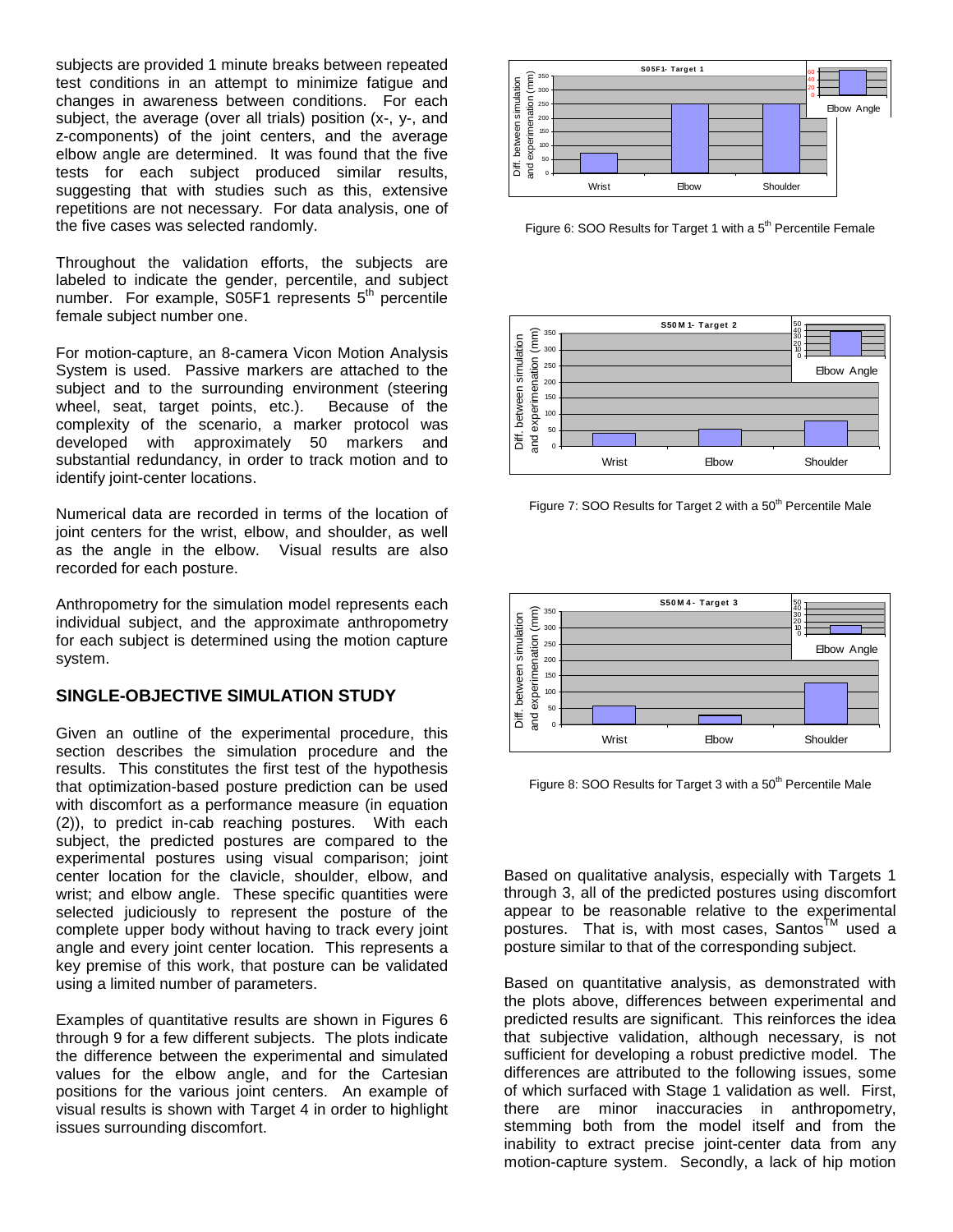contributed to cases where Santos<sup>TM</sup> was not able to contact the target. Finally, there are differences between modeling discomfort, which is the only performance measure used thus far, and modeling actual human performance, which may involve vision and cognition. This is especially evident with Target 4. As discussed with respect to Stage 1 validation, using MOO to combine discomfort with additional performance measures, especially vision, will yield improved results.



Figure 9: SOO Results for Target 4 with a 95<sup>th</sup> Percentile Male

This validation study highlighted the following topics for future work:

- 1) With all motion-capture systems, there is inherent error when translating anthropometric data from human subjects, to motion-capture systems, and then to simulation models. Improvements in this process will likely require significant research and development efforts.
- 2) Joint torque should eventually be incorporated in the discomfort model.
- 3) New methods for aggregating experimental and prediction data are needed.
- 4) The subjects' environment should be incorporated in the simulation as much as possible. Where components of the environment are not modeled, appropriate boundary conditions must be incorporated in the human model. Although we only use an upper-body mode, it is insufficient to have  $S$ antos<sup>™</sup> standing when modeling seated tasks.

# **MULTI-OBJECTIVE SIMULATION STUDY**

# PROCEDURE

Typically, any validation effort involves refinement in the model. Therefore, the general focus of this portion of the validation effort is the simulation. Based on the results

discussed above, we now refine the posture-prediction model and consider the following issues. 1) Santos<sup>TM</sup> is placed in an actual vehicle with his left hand holding the steering wheel, thus allowing him to interact with the environment. This involves the use of a 35-DOF upperbody model that includes both arms (Farrell et al, 2005). That is, posture prediction is completed for the torso, neck, left arm, and right arm simultaneously. 2) Methods for aggregating experimental and posture-prediction data are developed. 3) MOO is used to combine additional performance measures with discomfort.

The following primary steps are taken with this portion of the study.

- 1) Individual performance measures are tested. This is done subjectively by comparing predicted postures using default anthropometry, with general posture strategies indicated by motion-capture. These tests are run using discomfort, joint displacement, and energy with all of the targets.
- 2) Joint limits and neutral positions are tested. This is done subjectively by comparing experimental results for subject S50M3 to simulation results that are obtained using two different sets of joint limits and two different neutral positions, with each target. The first set of joint limits represents the original default limits for SantosTM. The second set of limits are determined based on a combination of published data (Rothstein et al, 1998), input from an expert in physical therapy and rehabilitation science, and experimentation with the current avatar. The two neutral positions represent a relaxed stance and a seated position.
- 3) Using subject S50M3 with fixed joint limits and a fixed neutral position from step 2), subjective experiments are run to determine which weights are most effective when using MOO to combine discomfort, visual displacement, and energy; and again when combining joint displacement, visual displacement, and energy. Discomfort and joint displacement are not combined, because discomfort is based in part on joint displacement (Marler et al, 2005a).
- 4) Posture prediction results are recorded for the following subjects using the weights determined for each target in step 3): S50M3, S05F3, S50F3, and S95M1.

### MOO BASICS

MOO is a subfield of optimization that addresses the issue of how one considers multiple objective functions simultaneously. It has been incorporated with the VSR approach to posture prediction with in various capacities. Marler et al (in press) use it to develop performance measure and to combine performance measures with no articulation of preferences. Marler et al (2005b) use MOO with a posteriori articulation of preference, depicting Pareto optimal sets with posture prediction. Here, a priori articulation of preferences is used to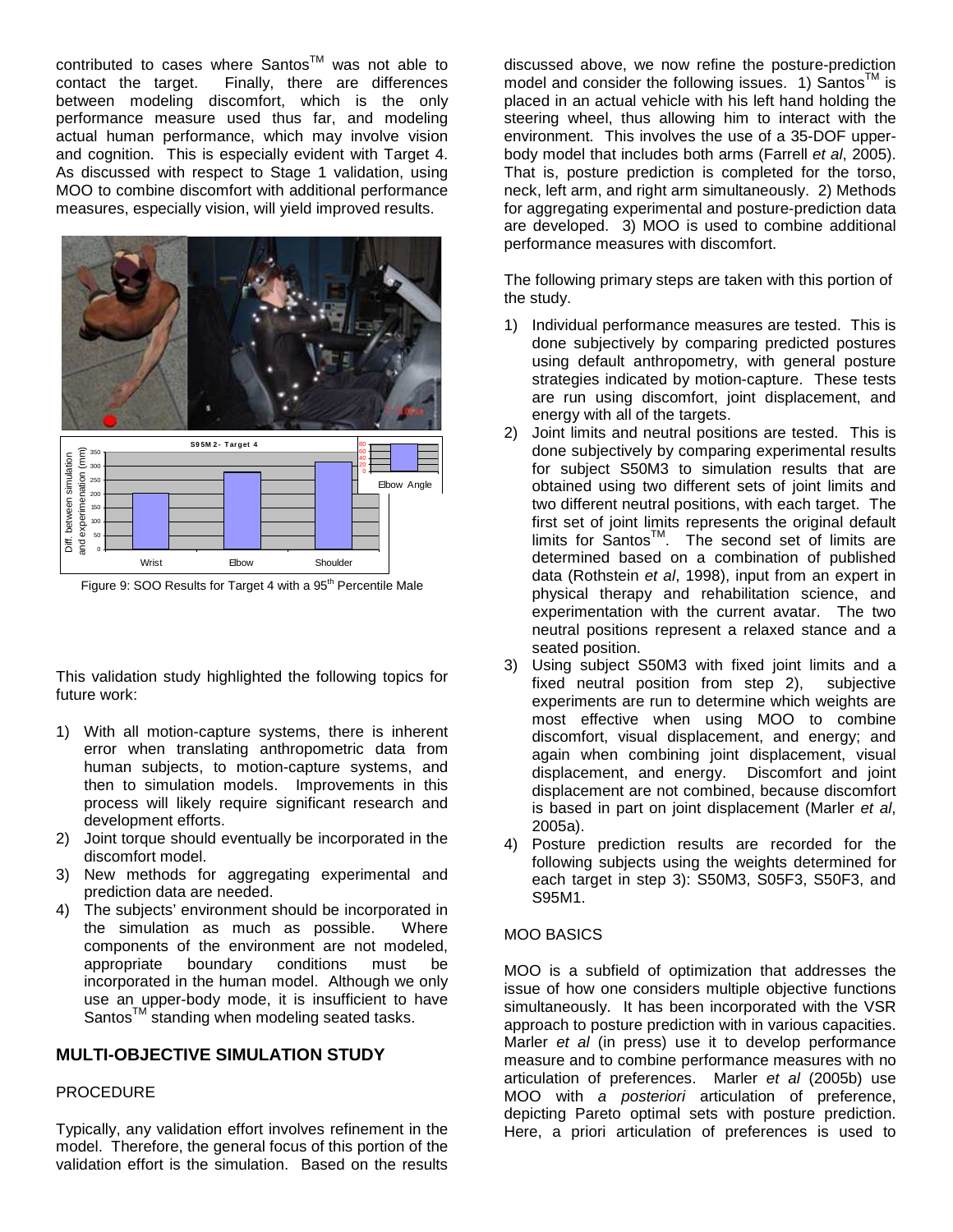indicate to what extent various performance measures are considered.

There are many methods for combining objectives and articulating preferences as to which objectives are more important (Marler and Arora, 2004). We use the following global criterion, based on work by Marler (2005):

$$
F(\mathbf{q}) = \left\{ \left[ w_1 \left( \frac{f_1}{f_1^{Max}} \right) + 1 \right]^2 + \left[ w_2 \left( \frac{f_2}{f_2^{Max}} \right) + 1 \right]^2 + \dots + \left[ w_i \left( \frac{f_i}{f_i^{Max}} \right) + 1 \right]^2 \right\}^{\frac{1}{2}} \tag{3}
$$

 $f_i$ *f* represents a performance measure, and a superscript of Max indicates the maximum possible value for the performance measure. Note that the maximum value of a performance measure depends on the target and the distance constraint in equation (2). Thus, in this case, the maxima are determined analytically considering the complete reach envelope (all possible targets).  $w_1$  and  $w_2$  are weights representing the relative importance of the two performance measures.

### RESULTS

### Step 1 – Test Individual Performance Measures

The primary outcome from the tests on the individual performance measures was a modification to the discomfort model. First, the penalty that is applied as joints reach their limits, in cases when ligaments or tendons are stretched, was modified. Secondly, the sequence in which different body segments are articulated was altered. Initially, the model was designed such that one moves their arm to touch a target. If necessary, one then articulates the spine. Finally, one extends the clavicle. However, we find that a critical component of modeling upper body posture is proper modeling of the shoulder system. The motion and the joint limits in the shoulder joint and clavicle joint should be coupled, and changes in the discomfort model compensate for the lack of coupling. Thus, the new discomfort function models the following sequence of segment motion: arm, forward motion in the clavicle, back, upward motion in the clavicle.

### Step 2 – Test Joint Limits and Neutral Positions

Given refined performance measures, the joint limits and the neutral positions are tested. The comparison of the two sets of joint limits suggests that the new joint limits should be used. We find that the two neutral positions (seated and standing) result in similar predictions, so we continue to use the standing neutral position.

### Step 3 – Weights for Multi-objective Optimization

Using subject S50M3, MOO weights are determined. Then, in the next step these weights are used with additional subjects. The ideal MOO weights using

discomfort are determined as follows for Targets 1, 2, 3, and 4 respectively: (d,v,e)=(1,1,0), (d,v,e)=(1,1,.01),  $(d,v,e)=(1,1,0), (d,v,e)=(.6,1,0),$  where d represents the weight for discomfort, v represents the weight for vision, and e represents the weight for energy. The ideal weights using joint displacement were determined as follows, again for Targets 1, 2, 3, and 4 respectively:  $(id, v, e) = (1, .03, 0),$   $(id, v, e) = (1, .15, 0),$   $(id, v, e) = (1, 1, 1),$  $(1d,v,e)=(1,1,1)$ , where *jd* represents joint displacement.

In general, the best combination of performance measures included a weight of 1 for discomfort, a weight of 1 for visual displacement, and a small weight (approximately 0.01) for energy. The most effective weights were similar for all targets, with the exception of Target 4, which requires boundary conditions that are not yet considered in the model.

In order to compare the results with different performance measures and combinations there of, we compiled data using what we call method plots. These plots are given in Figures 10 through 13. Each bar in each plot indicates the distance between the joint center determined with experimentation, and the joint center determined with simulation. The smaller plots indicate the difference between the elbow angles determined with experimentation and the elbow angle determined with simulation.



Figure 10: Optimization Method Plot for Target 1



Figure 11: Optimization Method Plot for Target 2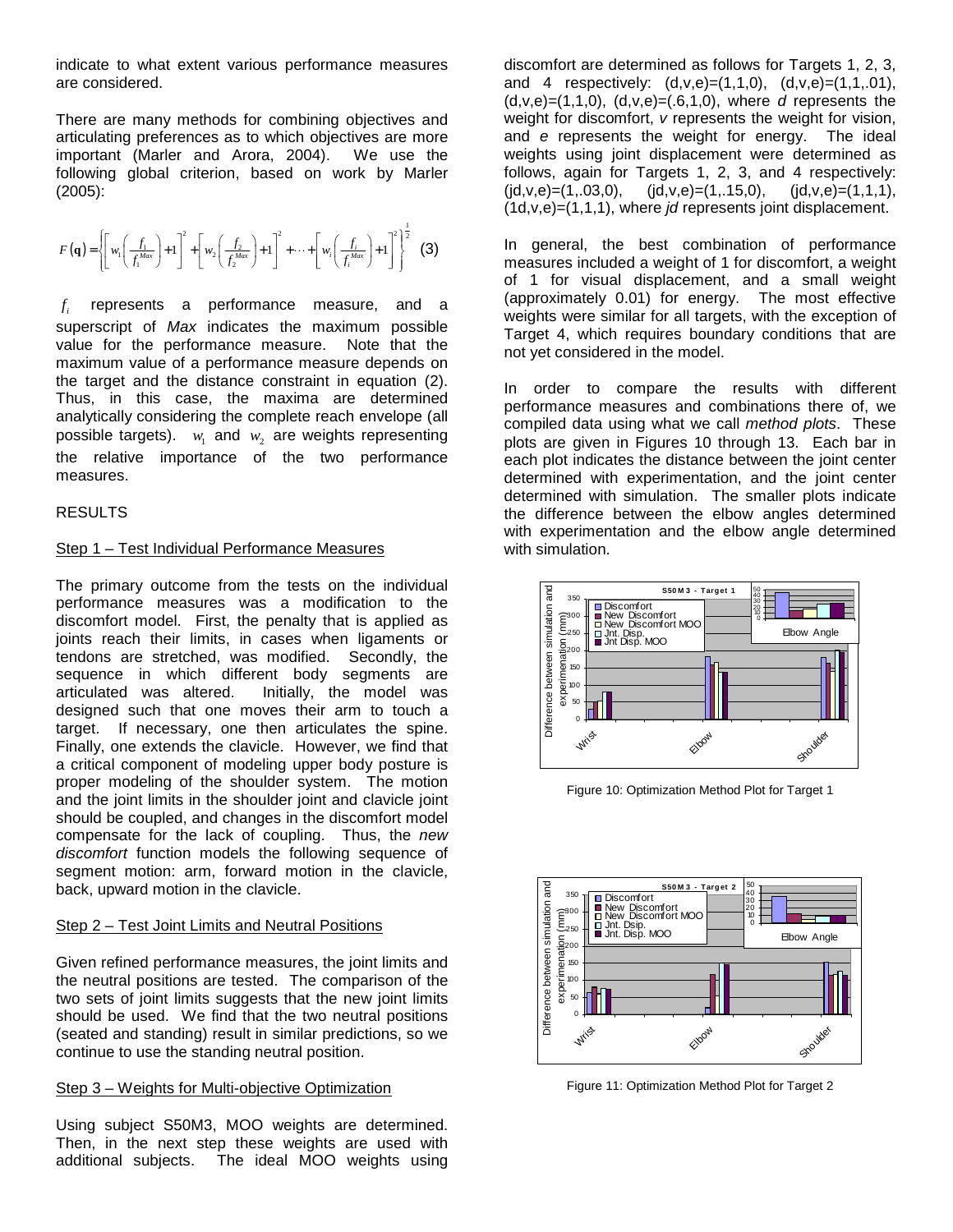

Figure 12: Optimization Method Plot for Target 3



Figure 14: Visual Results for Target 1



Figure 13: Optimization Method Plot for Target 4

There is a quantitative and qualitative improvement in the predicted postures when the new discomfort function is used with MOO. In addition, using MOO with discomfort provides superior result to using MOO with joint displacement. The method plots indicate that the position of the joint center for the wrist most closely matches the experimental results. This is because the wrist is relatively close to the end-effector. Consequently, we find that it is more appropriate to track only joint centers that are further away from points affected by constraints (i.e. the constraint that requires the end effector to contact the target).

Because the best results are obtained using the new discomfort function with MOO, the corresponding postures are given in Figures 14 through 17. The pictures determined using the new discomfort function with MOO also include a line of site. These results are compared to the SOO results involving the previous version of discomfort, and to the experimental results.

The following issues were noted with the experiments under step 3. Using energy lowered the elbow to a more realistic position, but using too much energy resulted in too much bend in the wrist. Thus, the overall strategy in setting the weights was to start with the discomfort weight at 1, increase vision as much as possible, and then increase energy until the wrist orientation became unrealistic.



Figure 15: Visual Results for Target 2



Figure 15: Visual Results for Target 3



Figure 16: Visual Results for Target 4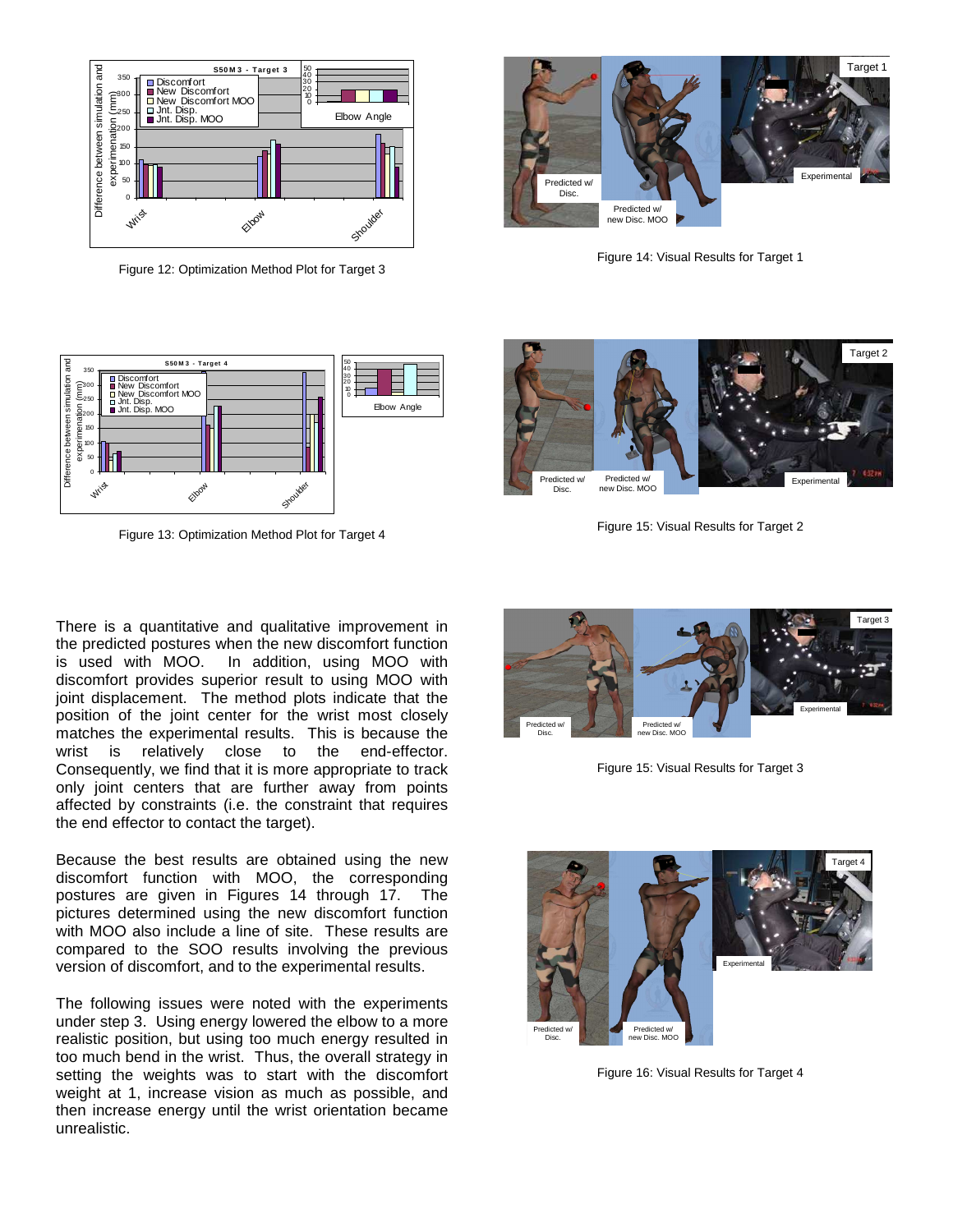With Target 2, using discomfort alone resulted in an elbow that was too high and a shoulder that was too far forward. Correcting both errors is impossible. This is because with a constant target location, moving the shoulder back tends to raise the elbow. Joint displacement provided results similar to those obtained with discomfort but with excessive arm rotation.

With Target 3, considering that there is no hip motion in the simulation, the posture-prediction problem no longer concerns finding the optimal posture. Rather, it simply involves finding a feasible posture. Therefore, changing the weights has only subtle effects on the consequent posture. With every case/method, the elbow angle is always at its minimum value.

With Target 4, using a vision weight of 1 results in the eyeball contacting the target. This suggests that focal length should be incorporated in the vision model. It is especially evident with Target 4 that discomfort is sensitive to the joint limits, since a penalty is applied as joints approach their perspective limits.

#### Step 4 – Test MOO Settings with Additional Subjects

The weights determined with step 3 are applied to additional subjects, and the same improvement that using the new discomfort function with MOO provided in step 3) was seen with the additional subjects. Method plots were compiled for each subject-target test, although they are not included here.

During the motion-capture experiments, it was noted that the smaller subjects (fifth percentile and fiftieth percentile females) tended to rotate the steering wheel, thus moving their left hand downward. They also rotated their hips considerably when reaching for Target 4. Thus, in the corresponding simulations, the left hand was not constrained to the steering wheel. Essentially, a boundary condition was altered.

In many instances, the simulated vision ray, which indicates where exactly Santos<sup>TM</sup> is looking, does not intersect the target precisely, although it always comes close. This is because visual displacement is used as an objective function, which may or may not obtain its absolute minimum value when incorporated in a MOO formulation. This suggests that visual discomfort should be tested as a constraint.

Given the large amount of data collected for step 4, the question arises as to how one consolidates this data and how one develops metrics for validation. With step 3) we introduced method plots as one tool for validation. With step 4), we use two additional new tools for validation. The first is a set of joint plots given in Figures 17 through 20, in order to aggregate validation data and compare it to simulation data. The first three plots involve the Cartesian coordinates for three joint centers, and the fourth plot involves elbow angle. One subject was selected randomly from each percentile, and all targets were considered with the resulting four subjects.



Figure 17: Joint Plot for Wrist Data



Figure 18: Joint Plot for Elbow Data



Figure 19: Joint Plot for Shoulder Data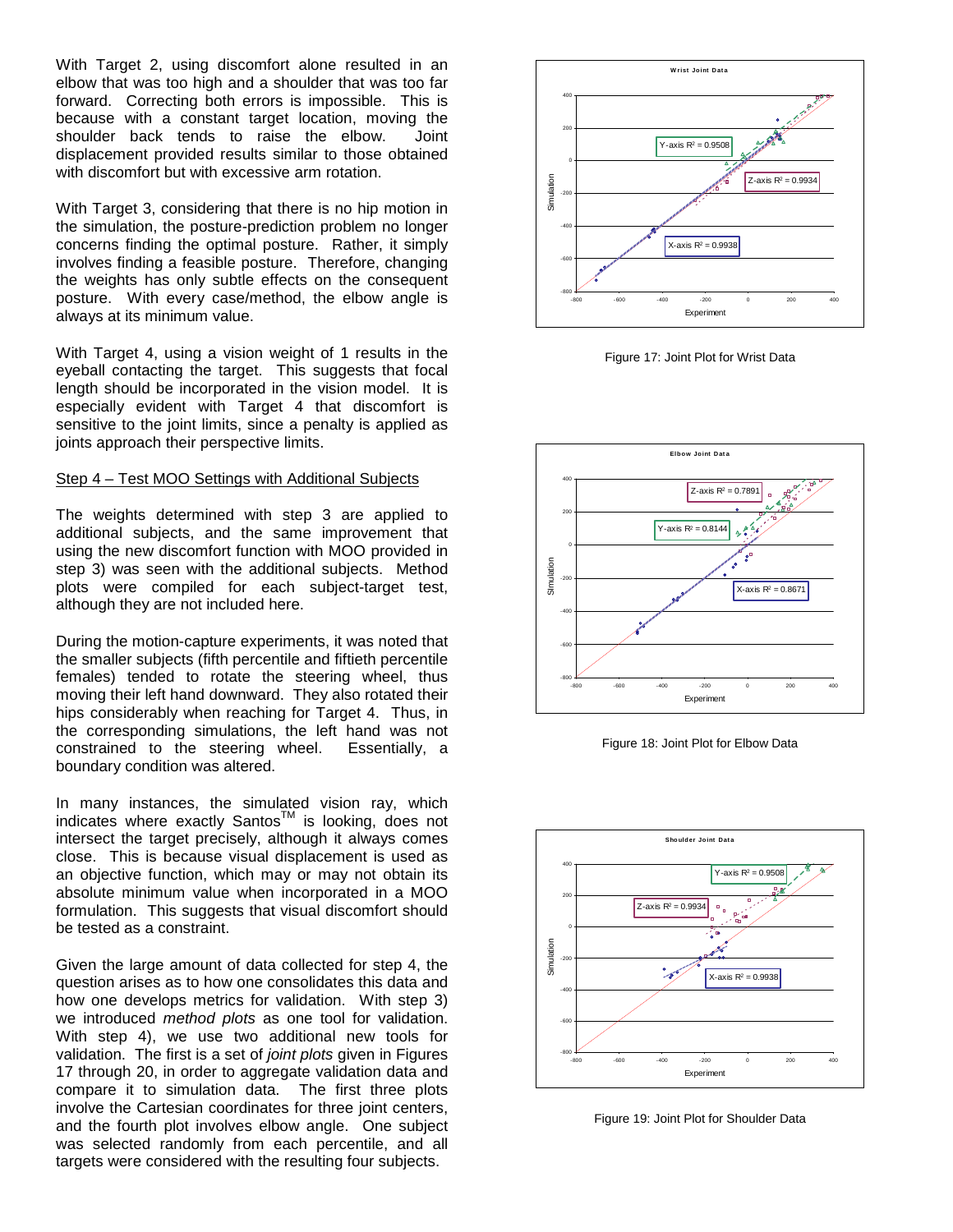

Figure 20: Joint Plot for Elbow-Angle Data

These plots contain a wealth of information. The degree of scatter around any given trend line (there is one trend line for each coordinate) indicates the degree of precision, and  $R^2$  is a metric for such precision. We strove for  $R^2$ >0.7, and this requirement is satisfied in all cases. The correlation of a trend line with the red 45 degree line indicates accuracy. A trend line that is parallel to the 45-degree line suggests that although the data may not be completely accurate, the simulation is consistent across all targets and all subjects. Alternatively, a trend line that is skewed relative to the 45-degree line suggests that there are inconsistencies in the simulation between various targets and/or various subjects. Currently, there are no hard-and-fast limits for the correlation of trend lines to the 45-degree line, but subjective evaluation of such correlation provides significant insight.

In general, the joint plots suggest successful validation of posture prediction capabilities. In the cases when there is some lack of accuracy, it tends to be because simulated Y- and Z-values are too high. Note that the Yaxis points from the hip up towards the head, and the Zaxis points from the hip forward away from the body. Predictions along the X-axis are relatively accurate. The wrist joint is the most accurate. This is because the wrist joint-center is closest to the end-effector and essentially follows the end-effector, and the end-effector is constrained to contact the target. The trend lines for the elbow joint center are offset from the 45-degree line, but they are parallel to the 45-degree line. Although there is some inaccuracy, the predictions are consistent. Alternatively, the trend lines for the shoulder are somewhat skewed relative to the 45-degree line, suggesting inconsistencies in the model. In fact, as discussed earlier, coupling of the motion and limits in the shoulder system constitutes critical future work.

Often, regression analysis can be misleading. However, rather than provide extensive statistical analysis, the intent here is to develop methods for aggregating data.

Yang et all (2007) provide a more extensive consideration of statistical analysis issues, and discuss confidence intervals associated with the regression analysis.

In addition to the method plots and joint plots discussed above, we also develop a method for testing the overall posture strategy using what we call task plots. Example task plots are shown for Target 2 in Figures 21 through 23. While the joint plots are used to aggregate numerical data, these plots are used essentially to aggregate visual postures. These plots average the jointcenter positions for multiple subjects, showing arm postures from different views. As with the joint plots, one subject was randomly selected from each percentile, and all targets are considered with the resulting four subjects.

The coordinates for the joint centers, shown in the plots, are averages of values that have been normalized by the height of the subjects. The data are normalized so that the plots can represent multiple subjects. However, because the coordinates were normalized, the dimensions indicated with the axes in the plots have no physical significance. Nonetheless, these plots are useful for comparing posture strategies.



Figure 21: Task Plot for Target 2, Front View



Figure 22: Task Plot for Target 2, Top View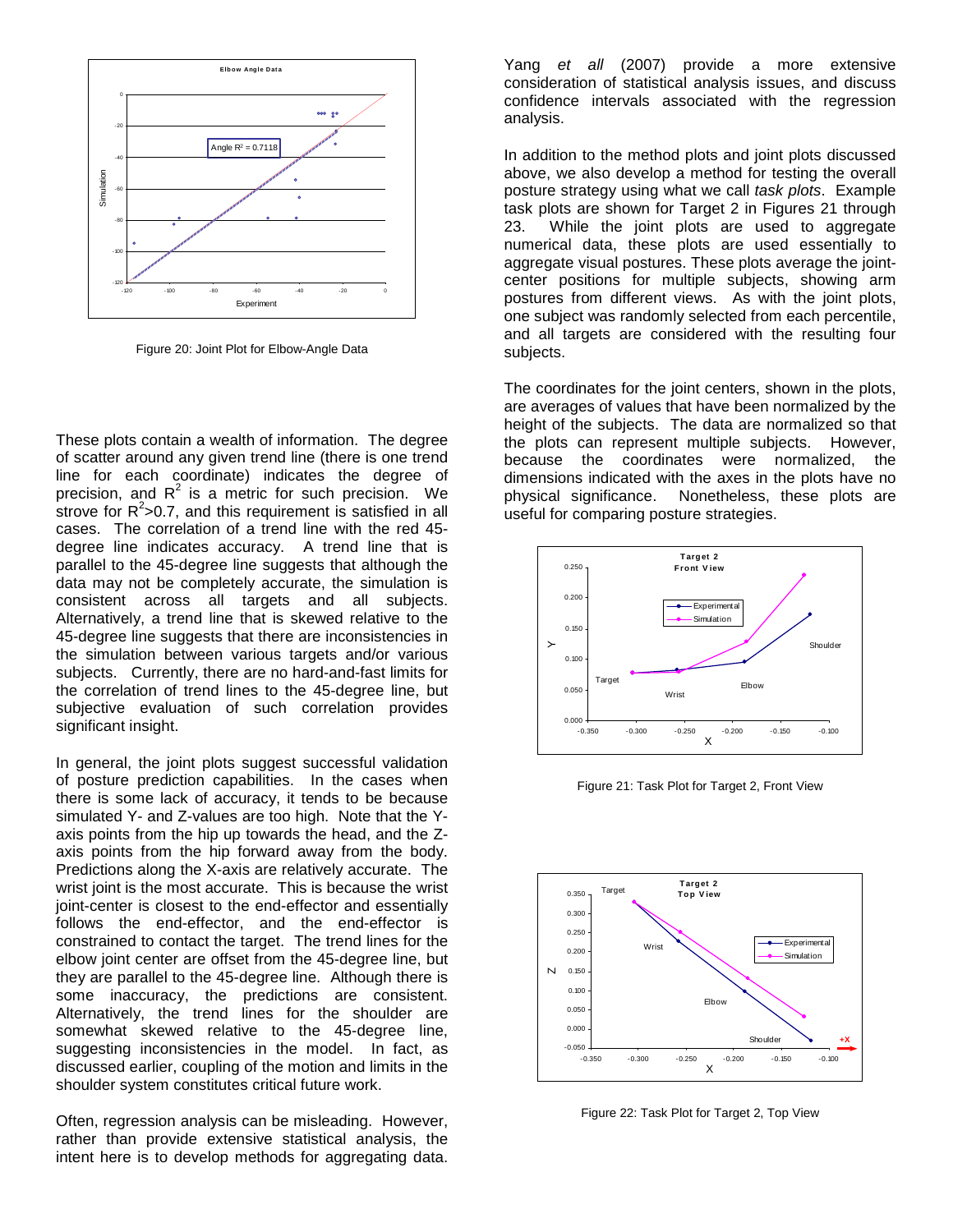

Figure 23: Task Plot for Target 2, Side View

Generally, the simulations and experimental results indicate similar posture strategies, with all targets. With Target 1, however, the elbow is predicted to be slightly higher than the shoulder. With Target 3, the arm is predicted as being nearly fully extended. As discussed previously, because there is no hip motion in the simulation model, touching Target 3 is a matter of simply determining a feasible posture rather than an optimal posture; there is little redundancy in the system.

# **CONCLUSION**

In this paper, we have outlined an approach to validating predicted postures. This involves an overall methodology, experimental protocol, and tools for aggregating data. This approach was used with upperbody reach-type posture prediction an automotive cab, with SOO-based and MOO-based posture prediction.

Some of the primary contributions of this study are findings, development of tools, and identification of metrics relevant to validation of posture prediction. These components are listed as follows:

- 1) We have shown that human posture can be validated using a few select markers or components, rather than tracking every joint or every degree of freedom.
- 2) It is best to track joint angles and the location of joint centers, not markers on the skin. Joint centers that are not tied, directly or indirectly, to constraints in the model are preferable.
- 3) The markers and components that are tracked depend on the task. For instance, validating walking requires different markers than validation for upperbody reaching.
- 4) Posture can not be validated precisely because of inaccuracies in model and motion-capture systems and, more importantly, because of inherent variability in human performance. The latter stems from personal history and cognitive differences. However, one can ensure that predicted postures are within a reasonable range, an envelope of

acceptability. In addition, one can validate posture strategy.

- 5) One should use both subjective and objective tools for validation. As useful as quantitative metrics are, there is no substitute for visually comparing postures.
- 6) In addition to visually comparing postures, the following new tools have been developed for aggregating posture-prediction and experimental data: method plots, joint plots, and task plots.
- 7) Solid criteria relating to the method plots and relating to the trend lines' relationship to the 45-degree line on the joint plots need to be developed.  $R^2$  should be greater than 0.7 with the joint plots. As are the visual postures, the task plots are for subjective evaluation.

Throughout this work the idea of boundary conditions surfaced with respect to the human model. In cases of product design, it is not sufficient to model just the human body; one must consider how the human body interacts with the environment. This in turn requires that one clearly define what exactly is modeled, and what constitutes the system being studied. Boundary conditions define the boundaries of the model. They approximate behavior of components that are not actually modeled.

Another key component of human modeling that often requires approximations is anthropometry. If one intends to validate predicted postures precisely, there must be a precise match between the anthropometry of the human subject(s) and the simulation model. However, because of current limitations in motioncapture technology, such precision is not possible. Thus, one should use subjective validation simply to validate posture strategies and general approaches to various tasks. Objective validation should be completed with the understanding that results must fall within a margin of error.

When determining appropriate weights for MOO, the issue of how one distinguishes a "task" surfaced. The premise of task-based simulation is that we are able to model the differences in behavior that different tasks demand. This is done by using different performance measures. However, if hypotheses must be tested and optimization formulations must be altered too often, the advantages of actually predicting posture subside. With this work, we view the task being addressed as reaching. Each target does not constitute a different task. In fact, the MOO weights were similar for most of the targets.

This work focused primarily on analysis across percentiles. That is, with the joint plots and task plots, all targets were considered for subjects from all of the percentiles. As future work, we will also consider multiple subjects from the same percentile, thus adding a second dimension to the analysis. Finally, it will be necessary to consider joint plots for a single target, adding the third and final dimension to the validation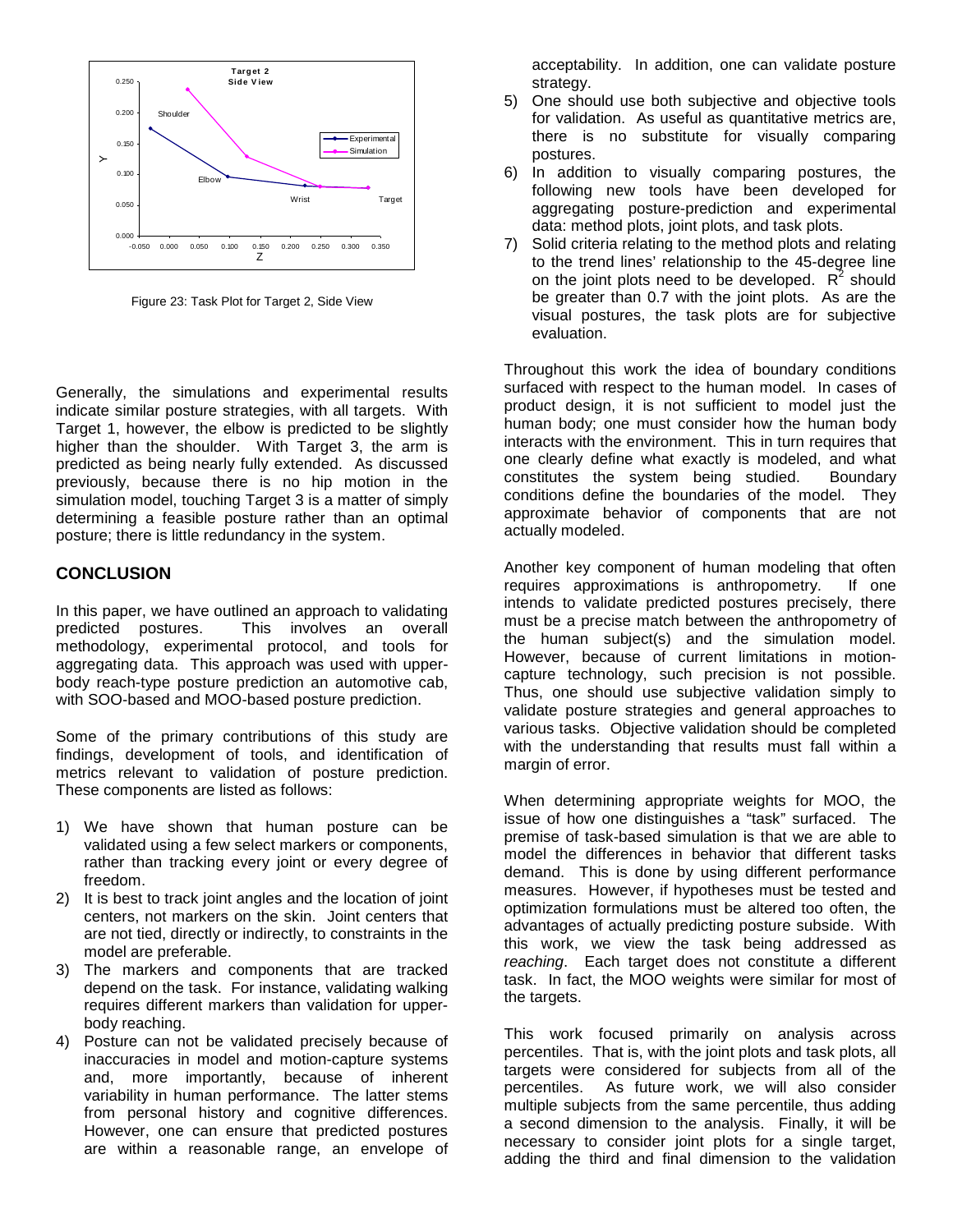work. Yang et al (2006) summarizes this idea of multidimensional validation.

Based on the consideration of various boundary conditions and the idea that model modification must typically accompany validation, a variety of potential areas for future work have surfaced with regard to the human model. In terms of experimentation, a gold standard of some sort, external to this study, needs to be identified for comparison with both experimental and simulation results. With respect to the human model, hip motion should be incorporated, and the shoulder model must be extended to involve coupled motion and limits between the shoulder and clavicle. Cognitive modeling must also be considered, although the application of cognitive modeling to gross human posture and motion is just now beginning to see progress. The vision model should be augmented so that focal length is considered and so that vision can be modeled as a constraint rather than just a performance measure. Obstacle avoidance and self-avoidance capabilities must be developed further. Finally, the accuracy with which joint-center positions can be extracted from motion-capture data must be improved. All of this work is ongoing at VSR.

# **ACKNOWLEDGMENTS**

The authors would like to thank Dr. Ying Zhang of the Biostatistics Department at The University of Iowa, as well as Steve Beck, Anith Mathai, and Amos Patrick of the Virtual Soldier Research (VSR) Program at The University of Iowa.

# **REFERENCES**

- 1. Abdel-Malek, K., Yang, J., Marler, T., Beck, S., Mathai, A., Zhou, X., Patrick, A., and Arora, J. (2006), "Towards a New Generation of Virtual Humans," International Journal of Human Factors Modelling and Simulation, 1 (1), 2-39.
- 2. Chaffin, D. B. (2002), "On Simulating Human Reach Motions for Ergonomic Analysis", Human Factors and Ergonomics in Manufacturing, 12 (3), 235-247.
- 3. Chaffin, D. B., Faraway, J. J., Zhang, X., and Woolley, C. (2000), "Stature, Age, and Gender Effects on Reach Motion Postures," Human Factors, 42 (3), 408-420.
- 4. Denavit, J., and Hartenberg, R. S. (1955), "A Kinematic Notation for Lower-Pair Mechanisms Based on Matrices," Journal of Applied Mechanics, 22, 215-221.
- 5. Faraway, J. J. (1997), Regression Analysis for a Functional Response", Techometrics, 39 (3), 254- 262.
- 6. Faraway, J. J., Zhang, X. D., and Chaffin, D. B. (1999), "Rectifying Postures Reconstructed from Joint Angles to Meet Constraints," Journal of Biomechanics, 32, 733-736.
- 7. Farrell, K., Marler, R. T., and Abdel-Malek, K. (2005), "Modeling Dual-Arm Coordination for Posture: An Optimization-Based Approach," SAE

2005 Transactions Journal of Passenger Cars - Mechanical Systems, 114-6, 2891, SAE paper number 2005-01-2686.

- 8. Gill, P., Murray, W., and Saunders, A. (2002), "SNOPT: An SQP Algorithm for Large-Scale Constrained Optimization," SIAM Journal of Optimization, 12 (4), 979-1006.
- 9. Jung, E. S., Choe, J., and Kim, S. H. (1994), "Psychophysical Cost Function of Joint Movement for Arm Reach Posture Prediction," Proceedings of the Human Factors and Ergonomics Society  $38<sup>th</sup>$ Annual Meeting, October, Nashville, TN, Human Factors and Ergonomics Society, Santa Monica, CA, 636-640.
- 10. Jung, E. S., Kee, D., and Chung, M. K. (1995), "Upper Body Reach Posture Prediction for Ergonomic Evaluation Models," International Journal of Industrial Ergonomics, 16, 95-107.
- 11. Klein, C. A., and Huang, C. –H. (1983), "Review of Pseudoinverse Control for Use with kinematically Redundant Manipulators," IEEE Transactions on Systems, Man, and Cybernetics, SMC-13, (3), 245- 250.
- 12. Liegeois, A. (1977), "Automatic Supervisory Control of the Configuration and Behavior of Multibody Mechanism," IEEE Transactions on Systems, Man and Cybernetics, SMC-17, (2), 868-871.
- 13. Marler, R. T. (2005), "A Study of Multi-objective Optimization Methods for Engineering Applications," Ph.D. Dissertation, University of Iowa, Iowa City, IA.
- 14. Marler, R. T., and Arora, J. S. (2004), "Survey of Multi-Objective Optimization Methods for Engineering," Structural and Multidisciplinary Optimization, 26 (6), 369-395.
- 15. Marler, R. T., Arora, J. S., Yang, J., Kim, H. –J., and Abdel-Malek, K. (in press), "Use of Multi-objective Optimization for Digital Human Posture Prediction," Engineering Optimization.
- 16. Marler, R. T., Farell, K., Kim, J., Rahmatalla, S., and Abdel-Malek, K. (2006), "Vision Performance Measures for Optimization-Based Posture Prediction", SAE Human Modeling for Design and Engineering Conference, July, Lyon, France, Society of Automotive Engineers, Warrendale, PA.
- 17. Marler, R. T., Rahmatalla, S., and Shanahan, M., and Abdel-Malek, K. (2005a), "A New Discomfort Function for Optimization-Based Posture Prediction," SAE Human Modeling for Design and Engineering Conference, June, Iowa City, IA, Society of Automotive Engineers, Warrendale, PA.
- 18. Marler, R. T., Yang, J., Arora, J. S., and Abdel-Malek, K. (2005b), "Study of Bi-Criterion Upper Body Posture Prediction using Pareto Optimal Sets", IASTED International Conference on Modeling, Simulation, and Optimization, August, Oranjestad, Aruba, International Association of Science and Technology for Development, Canada.
- 19. Mi, Z., Yang, J., Abdel-Malek, K., Mun, J. H., and Nebel, K. (2002), "Real-Time Inverse Kinematics for Humans," Proceedings of the 2002 ASME Design